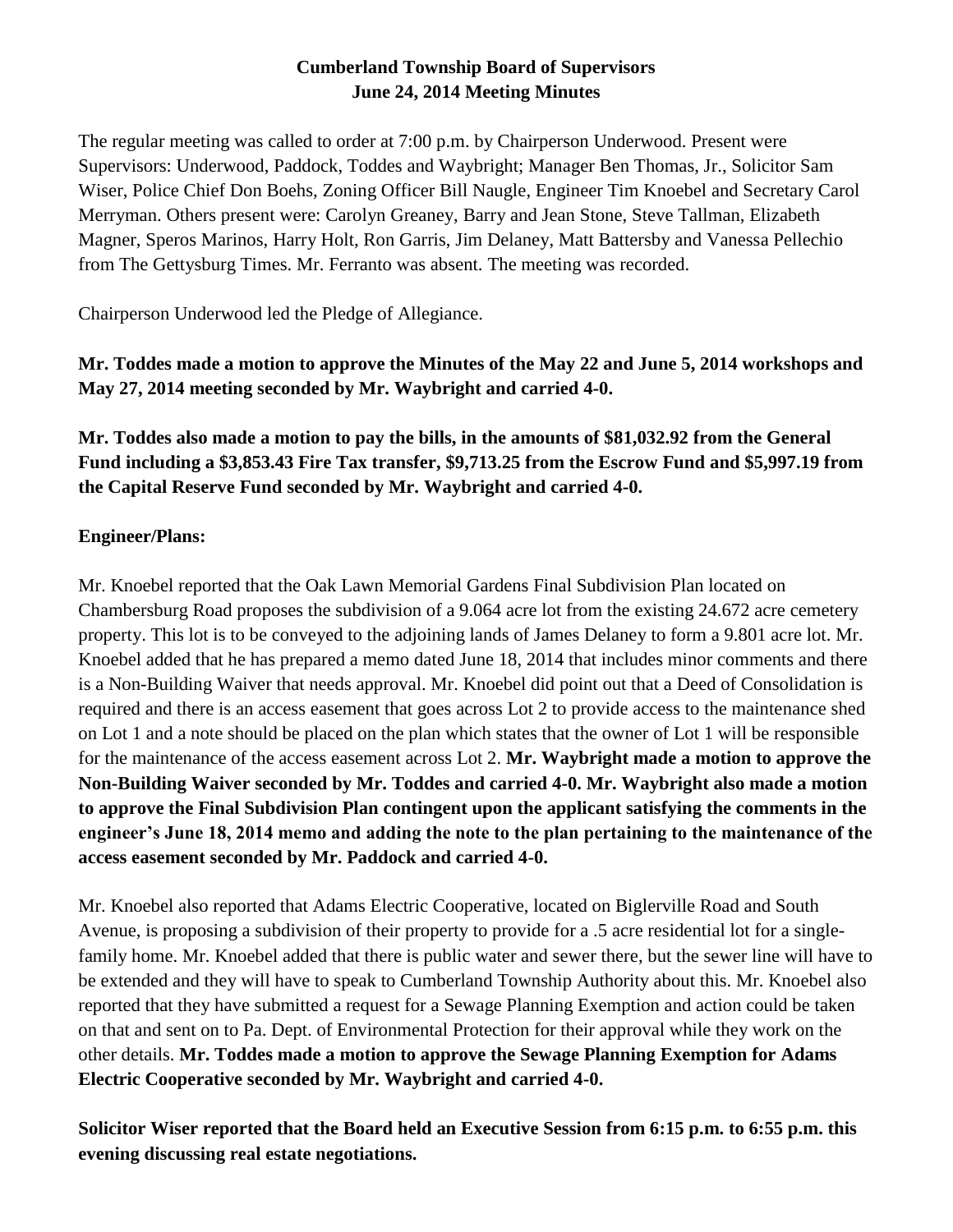#### **Visitors:**

Mr. Harry Holt, Business Manager of St. Francis Xavier Church / School located on Table Rock Road, stated that he was present to formally petition the Supervisors for an extension of the improvements to the intersection of Boyd's School Road and Table Rock Road that were a condition of the approval of their Land Development Plan and ask for the Township's assistance dealing with Columbia Gas. The conditions included widening Table Rock Road to allow for bus turns; lengthening the extension of the bridge on both sides and the installation of guard rails. He explained that they have encountered some delays, but the real hitch is the presence of a high pressure Columbia Gas line and an encroachment into the line's right-of-way. After discussion, the Supervisors asked Mr. Holt to schedule a meeting with Columbia Gas representatives and Township staff will attend this meeting in an effort to help negotiate with them for the easement that is needed. Mr. Thomas asked Mr. Holt how long it is going to take their contractor to complete the job once started and Mr. Holt will have to research this and get back to the Township.

### **Public Comment:**

Mr. Speros Marinos, 912 Baltimore Pike, on behalf of the Cumberland Township Historical Society, presented the Township a check, in the amount of \$637.89, to be used to purchase name signs and sign posts to be placed at the Township boundaries on Township roads. Mr. Thomas added that the signs will be installed by the Township Road Department with no charge for the labor. Mr. Marinos added that they now have a Historic Preservation Committee and hope to give the Township insight into what is, isn't or should be protected. Mr. Marinos also thanked the Township for recognizing the 265<sup>th</sup> Anniversary of Cumberland Township with an Open House, they are working with other businesses and they are working on getting a birthday cake. Chair Underwood thanked Mr. Marinos for the Historical Society's donation and Mr. Marinos added that there are eight places on the Gettysburg National Military Park where you enter Cumberland Township that are not marked. He asked the Township if they can do anything to assist with this, it would be appreciated. Mr. Marinos also asked for the Zoning to be updated.

#### **Police Report:**

Police Chief Boehs presented a written and oral report of police activities for the month of May including: 347 complaints, 86 traffic stops, 58 combined arrests, 13 traffic accidents, 16 targeted enforcements and 9,879 patrol miles. He added that they assisted other agencies 19 times. He also reported that the renovations to the Police Department are about 90% complete.

#### **Active Business:**

# **Mr. Paddock made a motion seconded by Mr. Toddes and carried 4-0 to approve the Pa. Act 537 Issue Specific Update for the Greenmount Planning Area and authorize the Chairperson to execute the Resolution as provided by the Solicitor.**

Mr. Thomas reported that due to an error in the quantities on the original bid specifications for road maintenance, the bids were not opened and have been re-advertised to be publicly opened on Wednesday,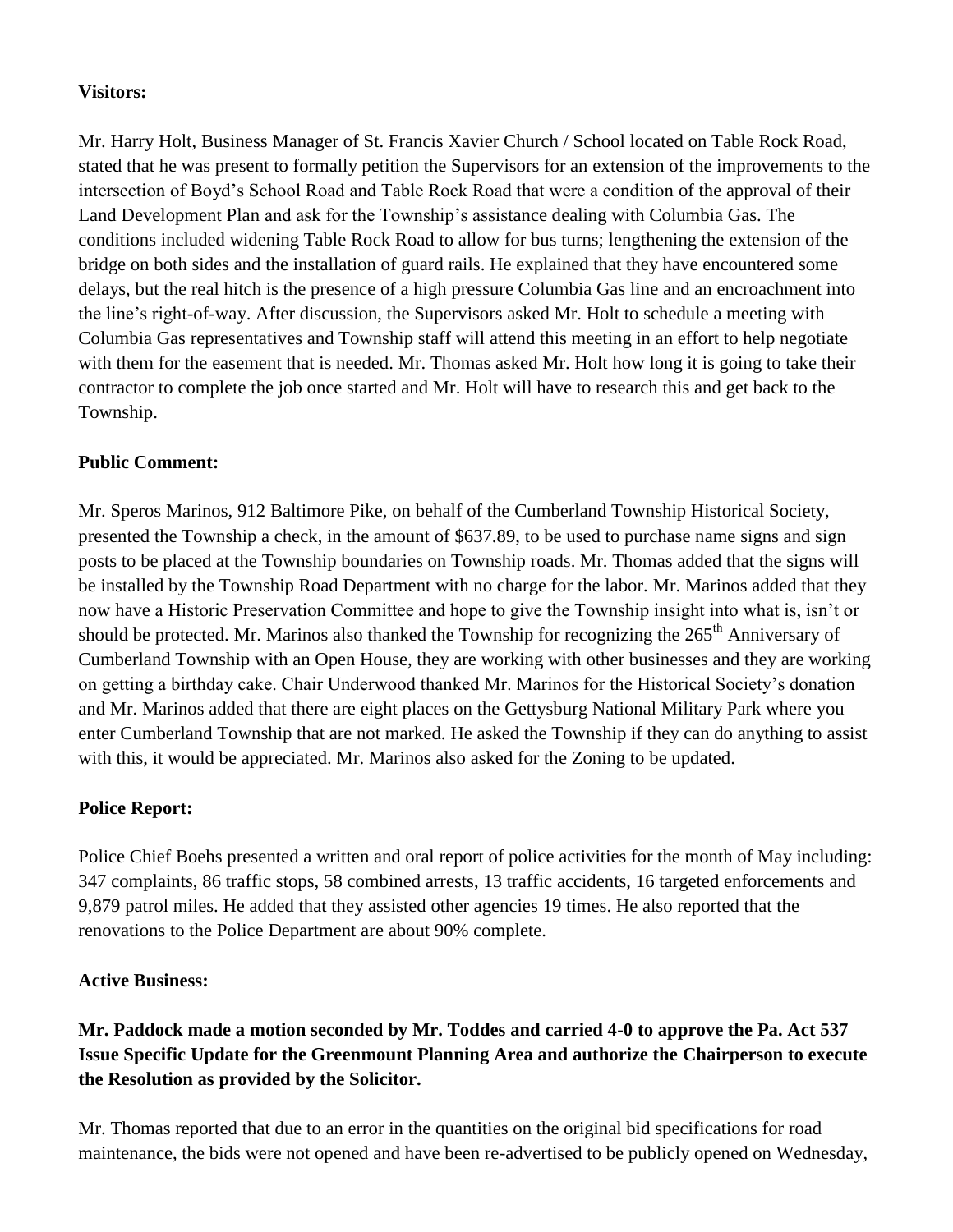July 2, 2014 at 11:00 a.m. and is subject to final review and approval by the Board of Supervisors at one of their July meetings.

The Board scheduled a road inspection for the morning of Wednesday, July 9, 2014 at 9:00 a.m. This will include attendance of the full Board and will be advertised accordingly.

Chair Underwood reported that the Finance Committee is recommending the continued utilization of the Township Intern, Josh Ehrman for 16 hours per week at \$10.00 per hour for 12 weeks. Mr. Thomas reported that Josh has expended the 300 hours for which the Township received a state grant. He added that Josh was not able to complete all of the tasks that he was given including the Road Inventory Survey and an Administrative Operations Manual and would like to do so. Mr. Thomas added that this is both a bargain and an investment. **Mr. Toddes made a motion to utilize the services of Intern Josh Ehrman for 16 hours per week at \$10.00 per hour for 12 weeks seconded by Mr. Paddock and carried 4-0.**

Mr. Thomas presented a Fire / EMS Tax Distribution – Reimbursement Report for the use by the Fire Departments that service the Township to assist them when submitting for reimbursement of expenses from the Fire Tax. Mr. Thomas added that this form was written as a direct result of the Memorandum of Understanding. **Mr. Waybright made a motion to adopt the Fire / EMS Tax Distribution – Reimbursement Report Form seconded by Mr. Toddes and carried 4-0.**

Chair Underwood reported that the Finance Committee is recommending the transfer of \$35,000.00 from the General Fund to the Capital Reserve Fund for capital equipment purchases. Mr. Thomas added that the total amount budgeted was \$70,000.00 and the balance will be transferred later in the year. **Mr. Toddes made a motion to approve the \$35,000.00 transfer to the Capital Reserve Fund seconded by Mr. Waybright and carried 4-0.**

Chair Underwood also reported that the Finance Committee is recommending approval of a purchase requested by the Road Department of an external mapping and measuring system, in the amount of \$1,808.50. Mr. Thomas explained that the system works via satellite and the vehicle's transmission system, gives exact measurements, latitude and longitude and its' software is compatible with Adams County's Pictometry or Google Earth. He added that it is a great time / cost saving mechanism and the price has come done on this technology. **Mr. Toddes made a motion to approve the purchase of the mapping and measuring system seconded by Mr. Waybright and carried 4-0.**

Chair Underwood reported that the Finance Committee is also recommending the purchase of a 2014 Chevrolet Caprice PPV equipped and deeming a 2007 Dodge Charger as surplus to be sold via the sealed bid process. The total estimated expense is \$32,975.00 and this was budgeted. **Mr. Waybright made a motion to approve the purchase of a 2014 Chevrolet Caprice PPV equipped seconded by Mr. Paddock and carried 4-0. Mr. Paddock made a motion seconded by Mr. Waybright and carried 4-0 to deem a 2007 Dodge Charger as surplus and prepare for the bidding process.** 

Mr. Thomas reported that the Board has received the latest draft of the Amusement Tax Ordinance and a date must be set for a public hearing. He added that, if authorized, all of the entities that currently collect this tax will be notified so they can view the draft ordinance that will be placed on the Township's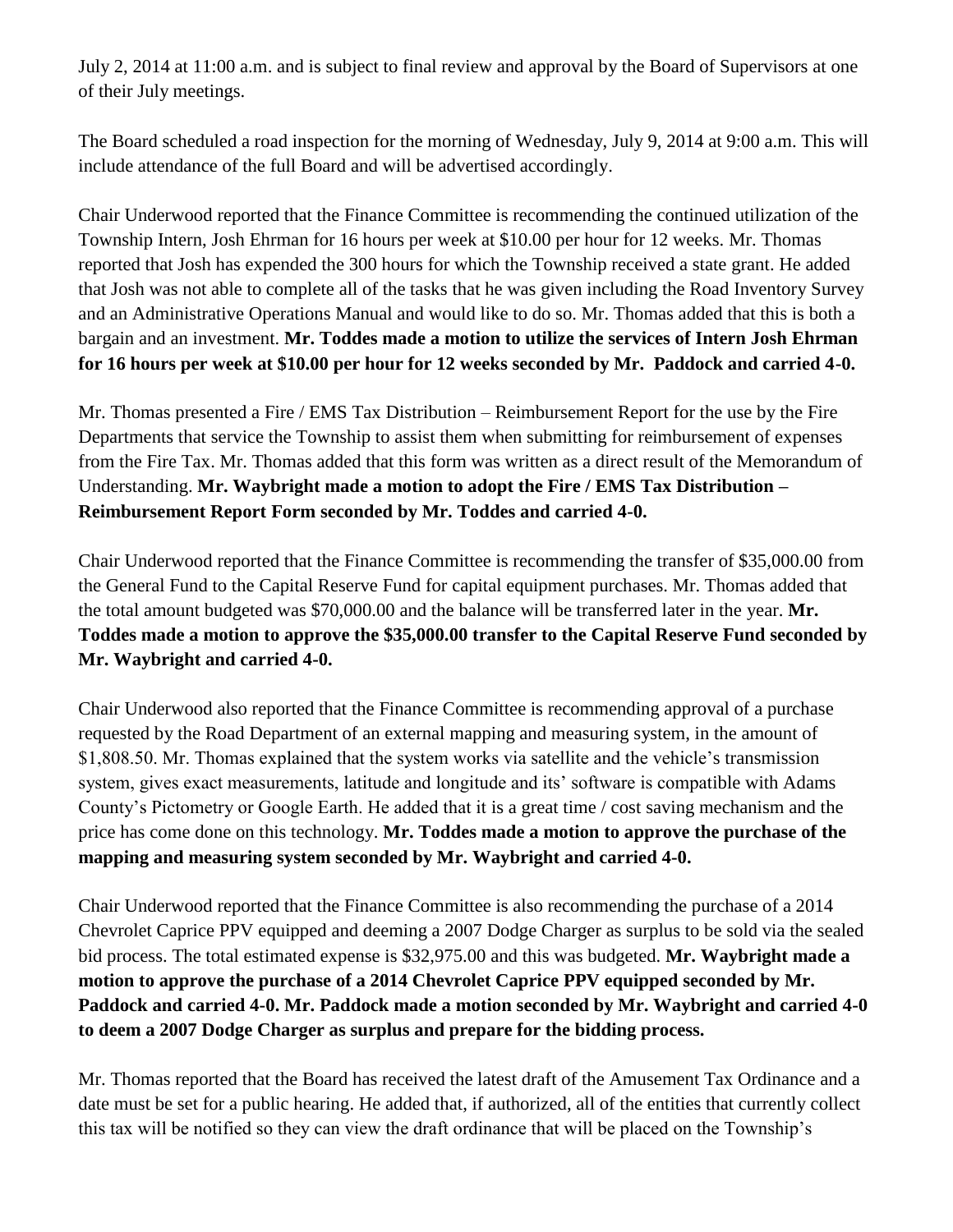# website and offer testimony at the public hearing. **The Board scheduled the public hearing for the Amusement Tax Ordinance for August 26, 2014 at 6:30 p.m.**

Chair Underwood explained that the Adams County Association of Township Supervisors wants to combine the Conference Committee and Programs Committee into one committee. She added that it is difficult for them to find people to serve on the committees and to make a change to their by-laws, all member Townships must vote on the change. **Mr. Paddock made a motion to approve combining the two committees into one committee seconded by Mr. Toddes and carried.**

Mr. Thomas reported that the Board is being requested to authorize the re-signing of the Scott and Michelle Milhimes Final Land Development Plan. He explained that they were working on the preparation of some legal documents and the 90 days in which they have to record their plan has expired. Solicitor Wiser also reported that the Milhimes' are providing cash for their financial security and he is preparing a Financial Security Agreement. **Mr. Paddock made a motion to authorize re-signing the Scott and Michele Milhimes Final Land Development Plan and approve the Financial Security Agreement seconded by Mr. Waybright and carried 4-0.** 

Chair Underwood reported that the Agricultural Security Area Advisory Committee is meeting tomorrow, Wednesday, June 25, 2014 at 7:00 p.m. here at the Township Building.

Mr. Thomas also reported that the Township received a request for a letter of endorsement for a grant application for the Adams County Farmer's Market Association, Inc. **Mr. Paddock made a motion to approve the letter of endorsement for the Adams County Farmer's Market Association, Inc.'s grant application seconded by Mr. Waybright and carried 4-0.**

Chair Underwood reported that the Township has a waiver request from Gettysburg Bike Week for their Special Events permit. The liability insurance requirement for their event is \$5 million and they are requesting that the requirement be lowered to \$2 million. **Mr. Toddes made a motion to waive the \$5 million requirement to a \$2 million requirement seconded by Mr. Waybright and carried.**

Chair Underwood acknowledged receipt of an email from Eileen Mathias from the Longview III Homeowner's Association regarding the safety of bikers and walkers on Herr's Ridge Road.

**Solicitor:** Solicitor Wiser reported that he received a Land Development report from KPI today regarding the Keller property and he will be reviewing the report with Township staff to determine if there are any actions necessary.

## **Committee Reports and comments from Board Members:**

Mr. Toddes reported on the activities at the Gettysburg Area Recreation Authority.

## **Staff Reports:**

Mr. Thomas reported that the Township received a dividend from EMC Insurance Company for the Worker's Compensation policy 2012/2013 because of low claims, in the amount of \$10,644.00. He added